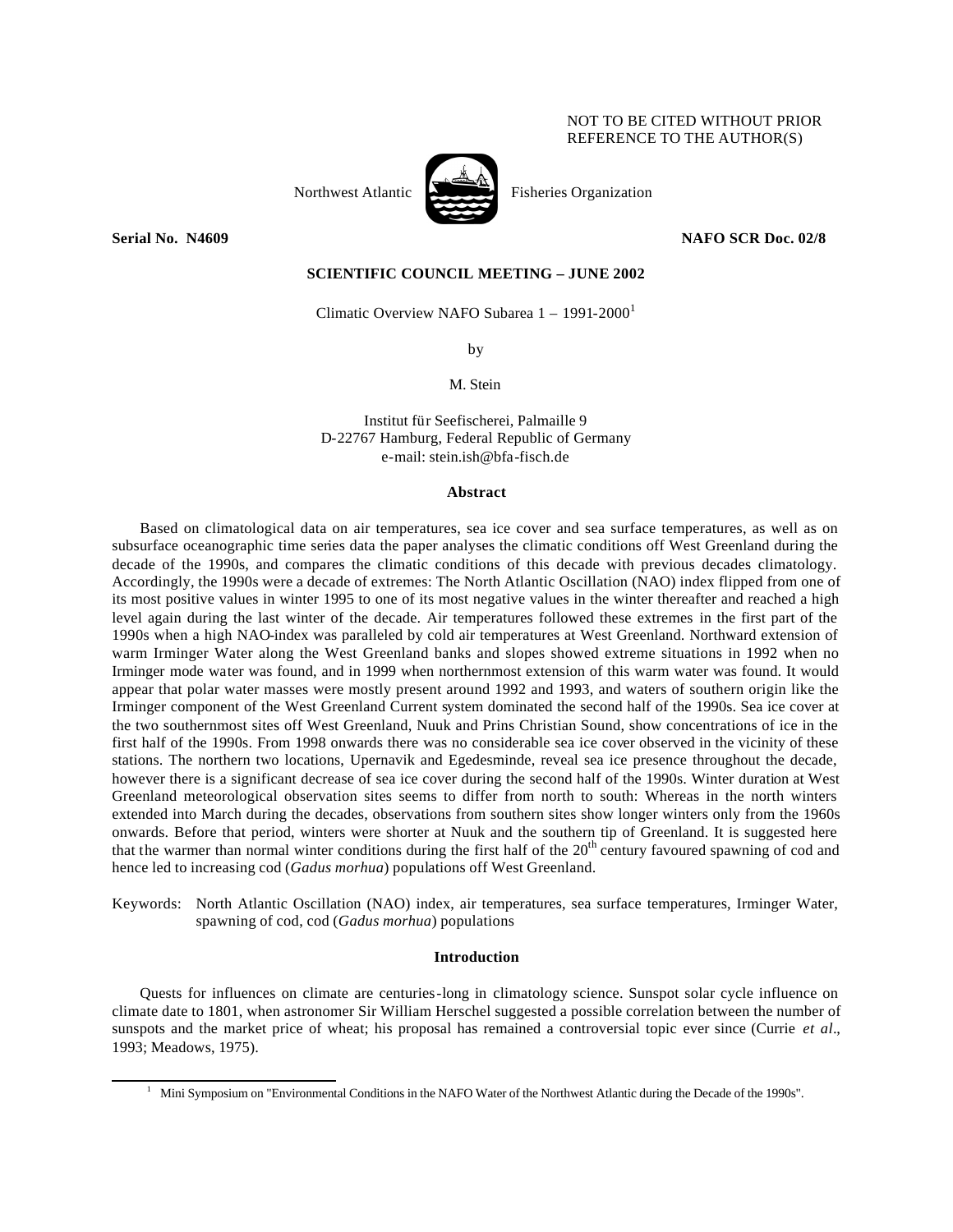The climate system exhibits considerable natural variability on time scales of the order of decades Latif (1998).

Decadal climate variability is an important issue for three reasons:

- A better understanding of the mechanisms generating decadal climate variability might open the possibility to make predictions at decadal time scales.
- The detection of anthropogenic climate change requires information about natural variability to separate the anthropogenic signal from the natural background noise.
- Long-term changes in the climate state might influence short-term climate fluctuations. A better knowledge of the slowly evolving background state can improve the prediction of the faster climate variations substantially.

In review of the achievements of the Symposium "Hydrobiological Variability in the ICES Area, 1990-1999", held in Edinburgh, Scotland during 8-10 August 2001, NAFO Scientific Council felt during its September 2001 meeting in Varadero, Cuba, that although there was some information available for the Northwest Atlantic region, there were no papers contributed to the Symposium, which cover climatic variations off the US American Atlantic coast. It was therefore felt that it would be suitable to have a climatic overview on NAFO Subareas during the 1990s to be given during NAFO Scientific Council Meeting in June 2002 at the STACFEN Meeting (Anon., 2001, p. 216).

The present contribution deals with climatic changes during 1991-2000 in NAFO Subarea 1. After a chapter on Data and Methods, the West Greenland climatology of the 1990s is outlined and compared to the long-term climatic changes in the area. In a special chapter the duration of winters throughout the decades is considered. This is followed by chapters on ice conditions in the Northwest Atlantic, sea surface temperature anomalies, subsurface observations off West Greenland, and the North Atlantic Oscillation (NAO) index.

In the discussion the climatic conditions during the 1990s are considered in the context of the longer-term perspective of the climate off West Greenland.

### **Data and Methods**

The long-term climatic conditions were taken from NASA Goddard Institute for Space Studies http://www.giss.nasa.gov/data/update/gistemp/station\_data/ for the following sites around Greenland (Fig. 1, Table 1): Egedesminde, Godthaab/Nuuk, Prins Christian Sound. These data were referenced to the present climatic mean (1961-1990, see Table 1), and grouped into mean annual time -series (ANN), and seasonal time -series with  $\text{DJF} =$ winter, MAM = spring, JJA = summer, SON = autumn. The temperature reference level (1961-1990) is indicated by the zero-line in each figure.

Although not covering the recent two decades, climatic time -series of Upernavik was used to reveal climatic changes in the northern areas of West Greenland well back into the  $19<sup>th</sup>$  century (c.f. Table 2).

The method of temperature sums was used to assess the characteristics of the individual seasons on a decadal background. This method was also used to evaluate the duration of winters during the past 130 years. The temperature sums prepared in this context do not contain a base temperature as used e.g. in models for predicting the date of harvest of vegetables (Cantliffe and Bryan, 1987).

Subsurface oceanographic observations off West Greenland were taken from the oceanographic database of the Institut für Seefischerei, Hamburg. The data set starts in autumn 1963 (Fyllas Bank) when the annual groundfish surveys off West Greenland were initiated. For climatic considerations temperature and salinity data from Fyllas Bank standard oceanographic station 4 were taken (Stein, 1988).

The NAO Index as given in Fig. xx refers to the mean December, January, February (DJF) Sea Level Pressure (SLP) from the Azores (Ponta Delgada) and from Iceland (Akureyri). The individual SLP's are standardized to 1961-90 base period, and calculated using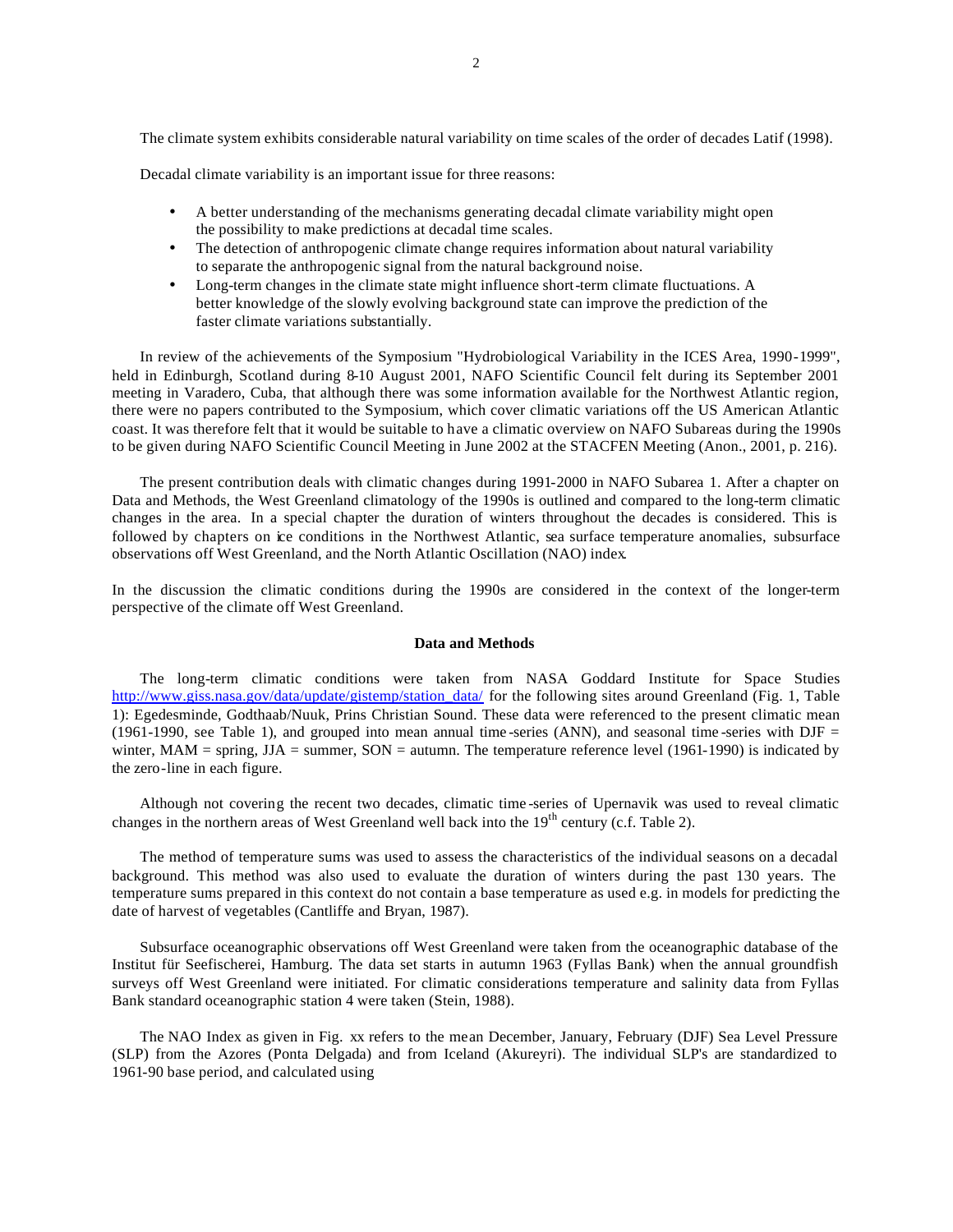$$
\text{NAO}_{i} = \frac{p_{i} - \overline{p}}{s} \Big| PD - \frac{p_{i} - \overline{p}}{s} \Big| A.
$$

DJF pressures for 1998/99 and 1999/2000 for Ponta Delgada were defined by regression (Stein, 2000).

To assess the annual variation of sea ice cover adjacent to the sites as given in Table 2, boxes were formed which cover  $1x1°$  areas seawards off these sites (Upernavik 72N-73N, 56W-57W; Egedesminde 68N-69N, 53W-54W; Nuuk 63.5N-64.5N, 52W-53W; Prins Christian Sound 59.5N-60.5N, 43W-44W). Data on sea ice cover for these boxes around Greenland were extracted from the Climate Diagnostics Centre (CDC) of NOAA (http://sgi62.wwb.noaa.gov:8080/cgi-bin/disp\_mf\_cdas.sh). The sea ice cover of the 1x1° boxes is given in Fig. 9 to  $12 (0 = no ice; 1 = full ice cover)$ . A little insert map shows the location of the four boxes (c.f. Fig. 11 and 12). Sea surface temperature anomaly data for the region between Greenland and Labrador were taken from the IGOSS Data Base http://ingrid.ldgo.columbia.edu/SOURCES/.IGOSS . Water mass analysis was done using the "patch" option in Ocean Data View (Version 5.4) for Irminger Water ( $4^{\circ}$ C < Theta <  $6^{\circ}$ C,  $34.95 < S < 35.1$ ) (Fig. 17).

### **Results**

### **Climatology of West Greenland**

Mean annual air temperatures at Egedesminde (Fig. 2) reveal a warming trend during the 1990s. This trend is apparent in all seasonal time-series as given in Fig. 3. Coldest conditions were encountered during 1993, mainly due to the extreme cold air temperatures in February (-22.1 $^{\circ}$ C) and March (-25.3 $^{\circ}$ C). Record cold temperatures were observed during February 1992 (-26.3°C) and March 1993 (-25.3°C). Mean annual air temperatures at Egedesminde are mainly influenced by climatic conditions during winter (84%) and spring (73%), e.g. Table 2. The seasonal decadal presentation of Egedesminde air temperatures indicates that the first two seasons (DJF, MAM), despite relative warming as compared to the 1980s, are still colder than the decades of the 1950s to 1970s.

The climatology of Nuuk (Fig. 4 and 5) yields similar conditions during the 1990s as encountered for Egedesminde: Coldest temperatures were found during 1993 which was mainly due to the extreme cold air temperatures in February (-22.1°C) and March (-25.3°C). Compared to previous decades, mean annual air temperatures during the 1990s were similar to the 1980s with 1983 and 1984 being the coldest years during the decade. The winter and spring conditions at Nuuk explain 75%, and 63% of the annual mean air temperature variation. Winter and spring conditions during the 1990s were among the coldest throughout the past 130 years (Fig. 5), summer and autumn revealed, however, mean conditions.

Further south, at Prins Christian Sound (Fig. 6 and 7), a similar warming trend is observed for the 1990s as seen at Egedesminde and Nuuk. In relation to previous decades, however, climatic conditions resembled the 1970s. Like at the two northern sites, 1993 was the coldest year on record with  $-8.1^{\circ}\text{C}$  in January and  $-7.4^{\circ}\text{C}$  in February. The decadal air temperature sums indicate most variation during the winter season (DJF, scaling one magnitude larger than during the other seasons), with the 1990s being the coldest decade.

### **Winter duration**

Figure 8 displays winter decadal air temperature sums for four locations as given in Table 2. The open rectangles denote the temperature sums of January, February and March (JFM). The two northern sites, Upernavik (Fig. 8a) and Egedesminde (Fig. 8b), show that JFM-temperature sums were generally less than DJF-temperature sums. Winters of the 1980s and 1990s were considerably colder than those in the 1950s to 1970 at Egedesminde.

The Nuuk winter conditions changed throughout the past 130 years: Long winters, extending into March, prevailed during the 1990s, 1980s, 1970s and 1960s. Prior to these decades, winters were shorter (1890s to 1950s, except for 1900s), and the 1870s and 1880s were characterized by winters extending well into March (Fig. 8c).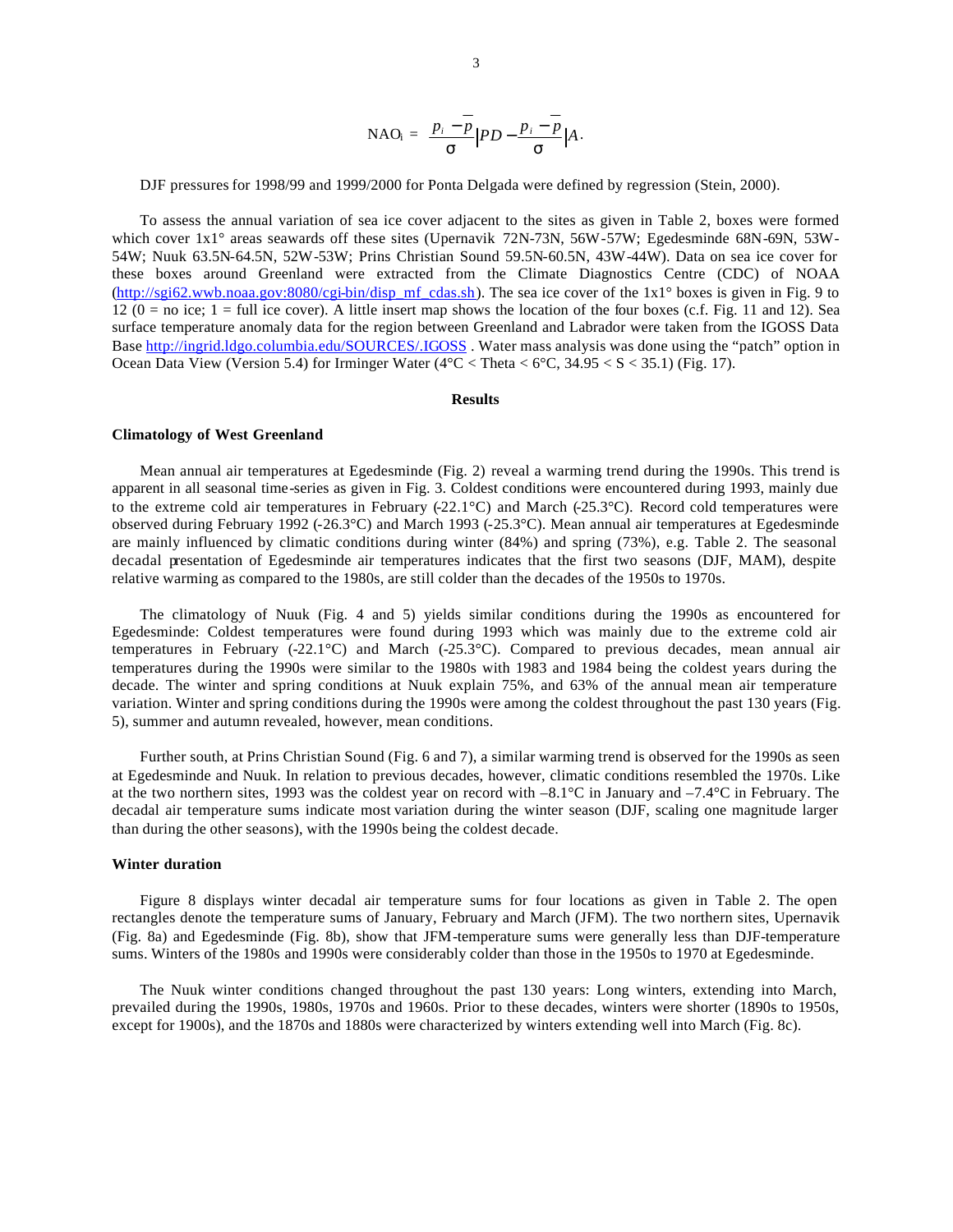### **Ice Conditions off West Greenland**

Off Upernavik the climatology indicates sea-ice being present at all times during the 1990s. There is variation between 60% and 100% cover (Fig. 9). Off Egedesminde there is an all-time presence of 20% sea-ice, and peak cover reaches about 70%. There is indication that the last four years of the 1990s have less ice cover than the first six years of the decade (Fig. 10). Further south, off Nuuk, only the winter of 1993 reveals major ice cover, and there was no ice – as concerns climatology – during the last three years of the 1990s (Fig. 11). The site of Prins Christian Sound is influenced by sea-ice coming from the East Greenland current. Major ice cover was encountered during the first months of 1993 through 1997. The last three years of the 1990s indicated no ice at this site (Fig. 12).

### **Sea-Surface Temperature Anomalies**

Sea-surface temperature (SST) anomalies between 50°N-70°N, 60°W-40°W for the month of August 1991- 2000 are displayed in Fig. 13 and 14. Coldest conditions were observed during 1992. From 1996 onwards there was considerable warming which affected mostly the region off Labrador and Newfoundland (lower right panel of Fig. 13). Warmer than normal SSTs were encountered during August 1998 and 2000 (Fig. 14) when SSTs rose by +2.5K. While this warming was seen mostly at the Canadian side of the Labrador Sea in August 2000, off South and West Greenland cooling took place (lower right panel of Fig. 14).

# **Sub-surface Observations off West Greenland**

Oceanographic observations from Fyllas Bank are given in Fig. 15 and 16, climatic means of temperatures and salinities are displayed in Table 3. The near-surface thermal conditions reveal extreme cooling during 1992 (Fig. 15, 0-50 m), and warming thereafter. This cooling feature was also observed during the early-1970s and early-1980s. This phenomenon is coherent with atmospheric cooling at West Greenland sites Egedesminde (Fig. 2), Nuuk (Fig. 4) and Prins Christian Sound (Fig. 6) during the same periods. Present thermal conditions of the upper 50 m water layer are record high.

The top 200 m of the water column at station 4 of Fyllas Bank were also considerably warmer during the 1990s than in the previous decades. Peak warming was encountered during 1996 (Fig. 15, 0-200 m), and temperatures have remained warmer than normal since then.

The so-called Irminger Water mass layer (Fig. 15, 200-300 m) indicates colder than normal temperatures during 1993 and 1995, and warming thereafter. Major heat import to Fyllas Bank by this water mass was observed in 1998 when record high temperatures were measured (6.43°C) in this layer.

Salinities at station 4 of Fyllas Bank were mostly above normal during the 1990s (Fig. 16 and Table 3). Major deviations from mean conditions were found during 1993 in the Irminger Water layer (Fig. 16, 200-300 m).

The most recent salinity observations (2001) show unusually high anomalies for the 0-50 m layer and the 0-200 m layer.

# **Irminger Water Mass**

The distribution of Irminger Water Mass along the West Greenland slope area is given in Fig. 17 for a swath of 60km in width. Data presentation is done with standard depth data (0, 10, 20, 30, 50 m, ….). If the observed temperature and salinity data meet the T,S-characteristics of the Irminger Water Mass ( $4^{\circ}$ C < Theta <  $6^{\circ}$ C, 34.95 < S < 35.1) a green dot marks the position in depth and geographic latitude. The position of NAFO Standard Oceanographic Sections (Stein, 1988) is indicated by section name. At Cape Desolation section there was each year Irminger Water except for 1992, which was the coldest year as shown above. Northernmost location of this water mass was found during 1999 when T, S-properties at Hellefiske Bank Section indicated the presence of Irminger Water (Fig. 17, lower left panel).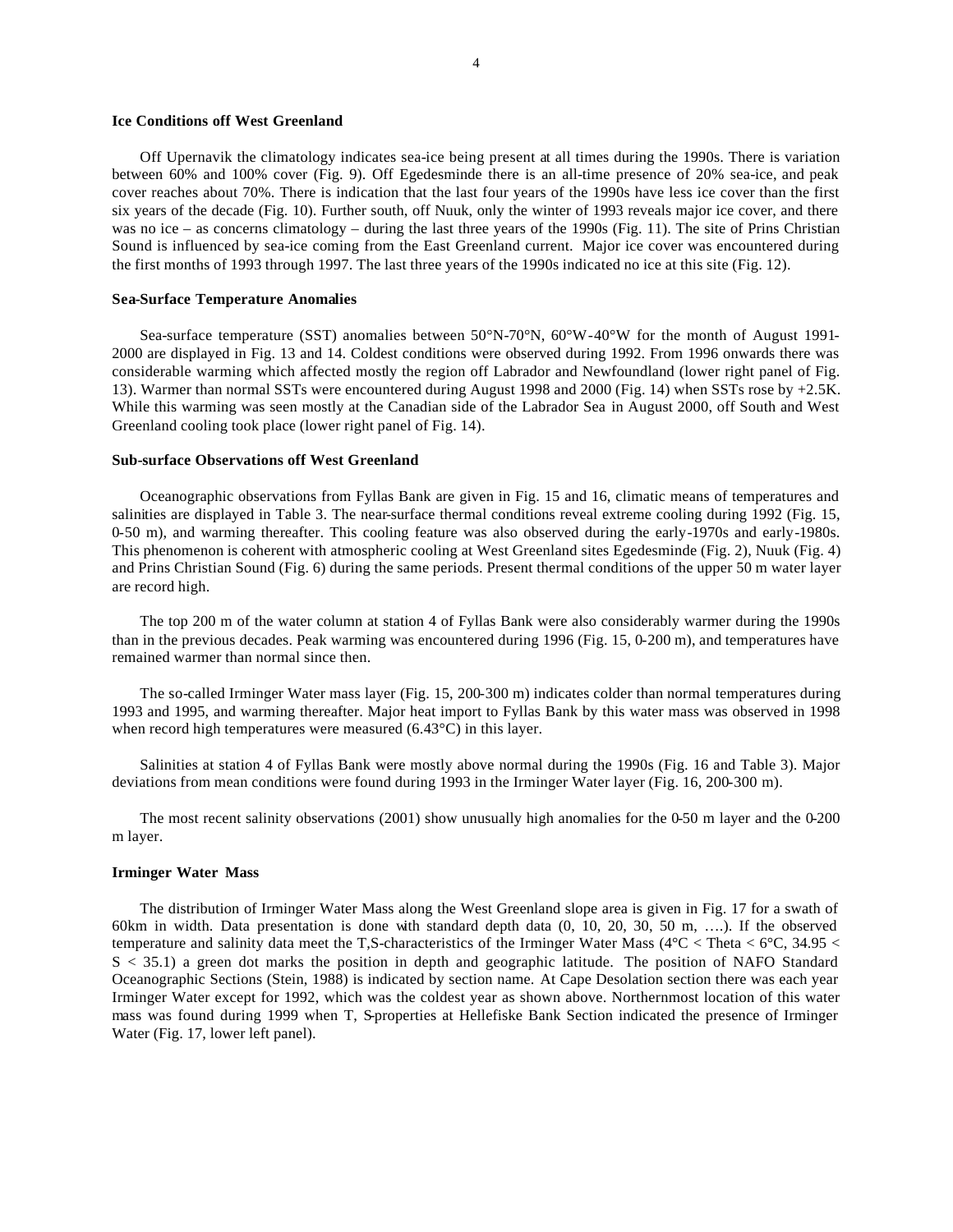### **The North Atlantic Oscillation (NAO) Index**

The NAO index as given for the decade of the 1990s shows mostly positive values (Fig. 18). The 1990s were high index years. There was a major exception to this pattern occurring between the winter preceding 1995 and the winter preceding 1996, when the index flipped from being one of its most positive values to its most negative value during last century. As can be seen from Fig. 18 Nuuk annual mean air temperature anomalies indicate negative correlation with the NAO.

### **Discussion**

Analysis of mean annual climatic conditions in NAFO Subarea 1 reveals that the 1990s experienced warming during the second half of the decade. In the north, at Egedesminde (Fig. 2), mean annual air temperatures increased to warmer-than-normal conditions ressembling those seen during the 1960s and mid-1970s. Record high (2000) and record low (1993) temperatures were observed during the 1990s. Similar conditions were encountered at the southern tip of Greenland at Prins Christian Sound (Fig. 6) with the same years as concerns the extremes. At Nuuk climatic conditions showed also warming during the second half of the 1990s (Fig. 4). Mean annual conditions were, however, not as warm as during the 1960s, nor did the 1990s reach the very warm conditions prior to the 1960s. Seasonal analysis of the climatic time-series reveals that the winter season (Decemb er-February) and the spring season (March-May) are the most variable seasons throughout the decades (Fig. 3, 5, 7). They contribute 56% to 84% to the annual variation of the mean annual climatic time-series (Table 2).

Comparison of decadal air temperature sums of four sites at West Greenland shows that at the northern sites Upernavik (Fig. 8a) and Egedesminde (Fig. 8b), January to March temperatures were consistently lower than December to February temperatures. It would appear that at these sites winters extended into March throughout the entire time -series. The two southern sites, Nuuk (Fig. 8c) and Prins Christian Sound (Fig. 8d), indicate that there was variation in winter duration during the decades. In recent times winters became longer from the 1960s onwards, and the 1980s and 1990s showed extremely cold and long winters. Similar conditions were encountered at Nuuk near the end of the 19<sup>th</sup> century, during the 1870s and 1880s. Warmer winters were observed during the first part of the 20<sup>th</sup> century with January to March decadal air temperature sums being less than those sums of December to February.

The warmer than normal winter conditions during the first half of the  $20<sup>th</sup>$  century could have led to favourable environmental conditions during spawning of cod and hence to increasing cod (*Gadus morhua*) populations off West Greenland.

Sea-ice cover showed high variability in the southern parts off West Greenland. There was no ice observed during 1998 to 2000 in the 1x1° boxes off Nuuk and Prins Christian Sound (Fig. 11, 12). The record cold years of the early 1990s, 1992 and 1993, indicate largest ice cover off Nuuk. The southern tip of Greenland was covered with sea-ice during most of the first half of 1993 (Fig. 12).

The two northern 1x1° boxes off Upernavik (Fig. 9) and off Egedesminde (Fig. 10) show an all year presence of ice which amounts to about 60% and about 20%, respectively. From 1997 onwards, the amount and duration of seaice cover is diminishing at both sites.

Upper ocean climatology for the 1990s between Greenland and Labrador as taken from IGOSS (Fig. 13, 14) reveals considerable warming from 1996 onwards. Warming is, however, mostly confined to the Labrador side of the area. Off West Greenland these data show mostly cooling which is contradictory to the atmospheric and subsurface conditions (see below). Referring to Fyllas Bank Station 4 autumn temperature data (Fig. 15), only the 1992 SST anomalies (Fig. 13, upper right panel) indicate consistent anomalous cold conditions off West Greenland.

Sub-surface oceanographic observations (Fig. 15) reveal warmer-than-normal conditions during most of the 1990s. The Irminger layer (200-300 m) shows record warming for 1998 (Fig. 15, lower panel). Salinities were mainly above- or around-normal with a major negative deviation occurring in 1993 (Fig. 16, lower panel). The above-normal salinities of the Irminger layer are consistent with the northward extension of the sub-surface expression of the Irminger component in the West Greenland Current, the Irminger water mass which was found well north off West Greenland during the four recent years of the 1990s (Fig. 17).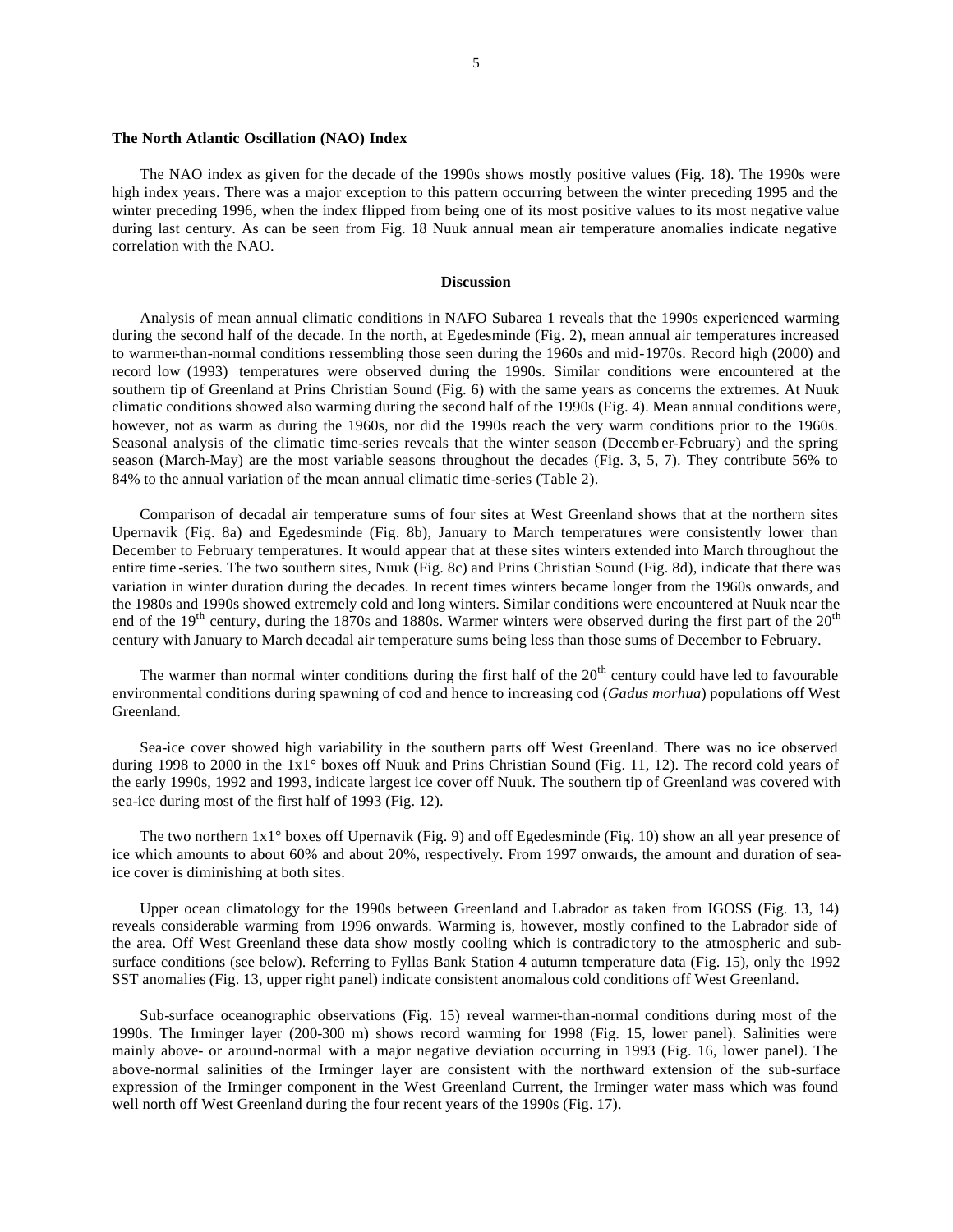### **Conclusion**

The 1990s were a decade of extremes: The North Atlantic Oscillation (NAO) index flipped from one of its most positive values in winter 1995 to its most negative values in the winter thereafter (1995: +3.96; 1996: -3.78) and reached a high level again during the winter of 2000 (2.8). Nuuk air temperatures followed these extremes in the first part of the 1990s when a high NAO-index was paralleled by cold air temperatures at Nuuk (Fig. 18). Northward extension of Irminger Water along the West Greenland banks and slopes showed extreme situations in 1992 (no Irminger mode water found), and in 1999 (northernmost extension of Irminger mode water found). Sub-surface water mass properties indicated record low salinities in the Irminger water layer during 1993 and warmest conditions in this layer during 1998. It would appear that polar water masses were mostly present around 1992 and 1993 as far as the surface layer (Fig. 15) and the deep Irminger mode water layer are concerned, and waters of southern origin like the Irminger component of the West Greenland Current system dominated the second half of the 1990s (e.g. record warm conditions in Irminger mode water layer during 1998, Fig. 15). Sea ice cover at the two southernmost sites off West Greenland, Nuuk and Prins Christian Sound, show concentrations of ice in the first half of the 1990s. From 1998 onwards there was no considerable sea ice cover observed in the vicinity of these stations. The northern two locations, Upernavik and Egedesminde, reveal significant decrease of sea ice cover during the second half of the 1990s. Winter duration at West Greenland meteorological observation sites seems to differ from north to south: Whereas winters at Upernavik and Egedesminde extend into March during previous decades, Nuuk and Prins Christian Sound observations show longer winters (extending into March) from the 1960s onwards. Before that period, winters were shorter at Nuuk and the southern tip of Greenland. It is suggested here that the warmer than normal winter conditions during the first half of the 20<sup>th</sup> century could have led to favourable environmental conditions during spawning of cod and hence to increasing cod (*Gadus morhua*) populations off West Greenland.

### **References**

ANON. 2001. NAFO Scientific Council Reports 2001. ISSN-0250-6416, 339p.

- CANTLIFFE, D.J., and H.H. BRYAN. 1987. Symposium on the Timing of Field Production of Vegetables. *ISHS Acta Horticulturae* **198**. ISBN 9066054824, ISSN 0567-7572, 318p.
- CURRIE, R.G., T. WYATT, and D.P.O'BRIAN. 1993. Deterministic signals in European Fish catches, wine harvests, and sea-level, and further experiments. *Intern. J. of Climatology*, **13**, 665-687.
- LATIF, M. 1998. Natural Climate Variability and Predictability. Research Topic: Decadal Variability and Predictability. INTERNET: http://www.mpimet.mpg.de/Depts/Klima/natcli/decadal.html
- MEADOWS, A.J. 1975. 'A hundred years of controversy over sunspots and weather'. *Nature*, **256**, 95-97.
- STEIN, M. 1988. Revision of list of NAFO standard oceanographic sections and stations. NAFO SCR Doc., No. 1, Serial No. N1432, 9p.
- STEIN, M. 2000. Climatic Conditions Around Greenland 1998. NAFO Sci. Coun. Studies*.* NAFO Sci. Coun. Studies, **33**: 29-38.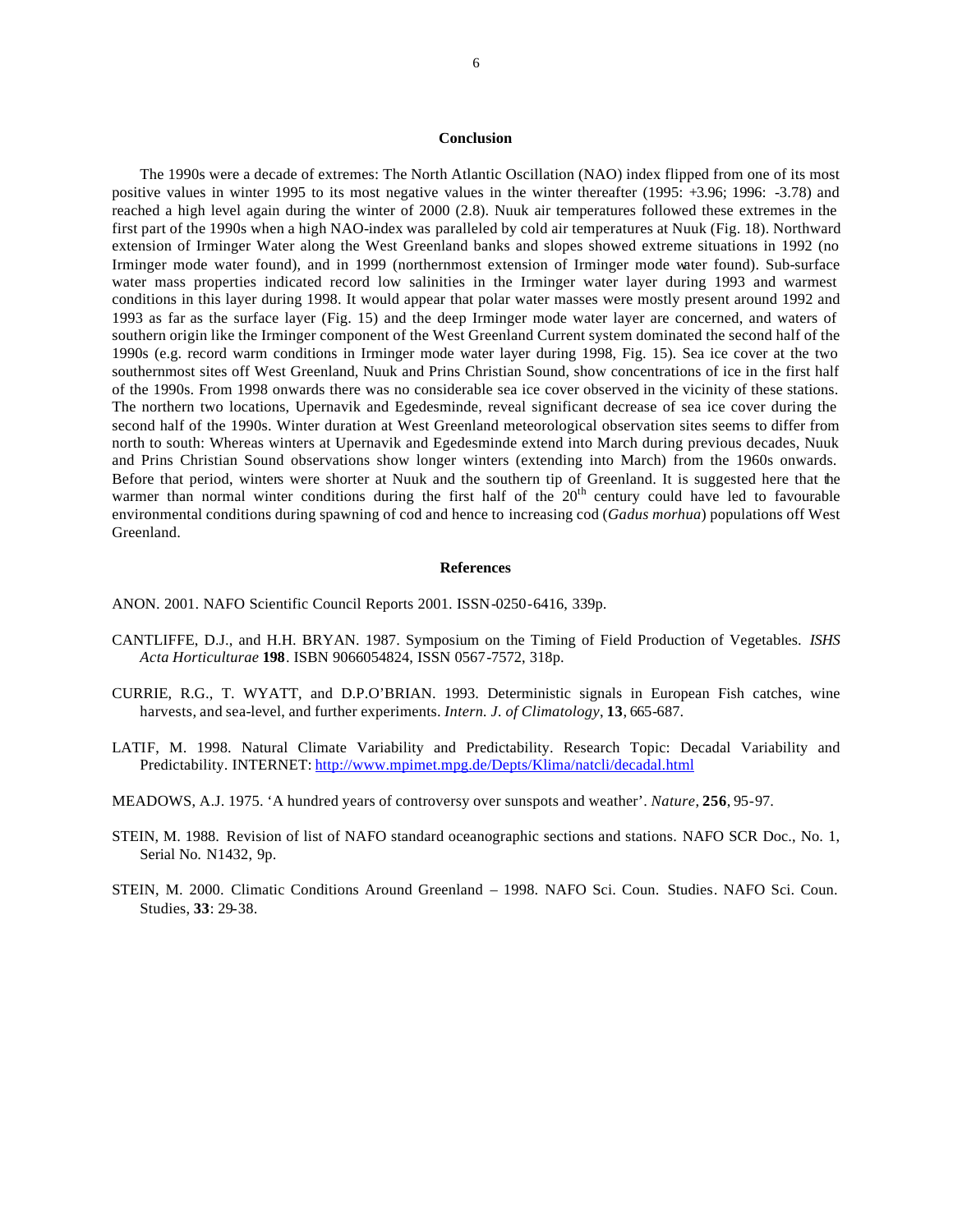Table 1: Climatic Means [°C] (1961-1990) for sites given in Fig. 1

| <b>Site</b>     | Lat/Lon              | <b>DJF</b>            | <b>MAM</b> | JJA                               | <b>SON</b> | ANN     | Data      |
|-----------------|----------------------|-----------------------|------------|-----------------------------------|------------|---------|-----------|
| Egedesminde     | 68.7N, 52.8W         | $-12,95$              | $-9,25$    | 4.58                              | $-1,90$    | $-4.88$ | 1949-2001 |
| Godthaab/Nuuk   | 64.2N, 51.8W         | .14<br>$\overline{ }$ | $-3.76$    | 1 ن.پ                             | $-0.23$    | $-1.41$ | 1866-2001 |
| Prins Chr.Sound | . 43.2W<br>$60.0N$ . | $-3.71$               | $-0.98$    | $\overline{\phantom{a}}$<br>ر اور | 1.49       | 0.63    | 1949-2001 |

Table 2: Seasonal contribution (R²) to annual variation for sites given in Fig. 1. (**bold:** significant at .950 level)

| <b>Site</b>     | Lat/Lon      | <b>DJF</b> | <b>MAM</b> | <b>JJA</b> | <b>SON</b> | Data      |
|-----------------|--------------|------------|------------|------------|------------|-----------|
| Upernavik       | 72.8N, 56.2W | 0,73       | 0,56       | 0,30       | 0,24       | 1873-1981 |
| Egedesminde     | 68.7N, 52.8W | 0,84       | 0,73       | 0,25       | 0,12       | 1949-2001 |
| Godthaab/Nuuk   | 64.2N, 51.8W | 0,75       | 0,63       | 0,51       | 0,36       | 1866-2001 |
| Prins Chr.Sound | 60.0N, 43.2W | 0,56       | 0,64       | 0,48       | 0,43       | 1949-2001 |

Table 3: Climatic Means [°C/ psu] (1963-1990) Fyllas Bank Station 4

| <b>Site</b>        | Lat/Lon                              | $0 - 50m$ | $0-200m$ | 200-300m | Data      |
|--------------------|--------------------------------------|-----------|----------|----------|-----------|
| <b>Fyllas Bank</b> | $63^{\circ}53'$ N.53 $^{\circ}$ 22'W | 1.73      | 2.68     | 4.78     | 1963-2001 |
| Temperature        |                                      |           |          |          |           |
| <b>Fyllas Bank</b> | $63^{\circ}53'$ N.53 $^{\circ}$ 22'W | 33.01     | 33.48    | 34.56    | 1963-2001 |
| Salinity           |                                      |           |          |          |           |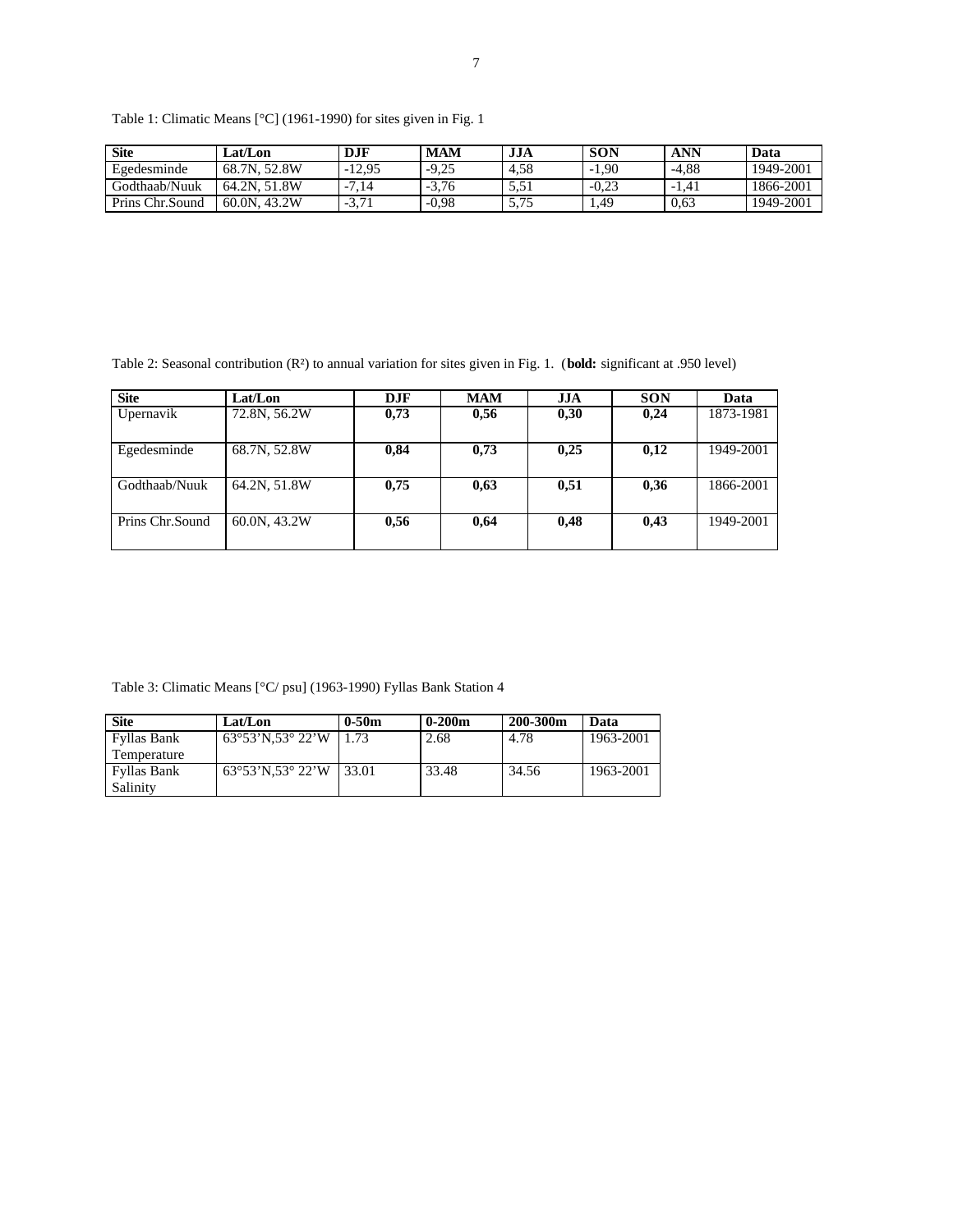

Fig. 1. Locations of sites for climatic background time-series as given in Table 1.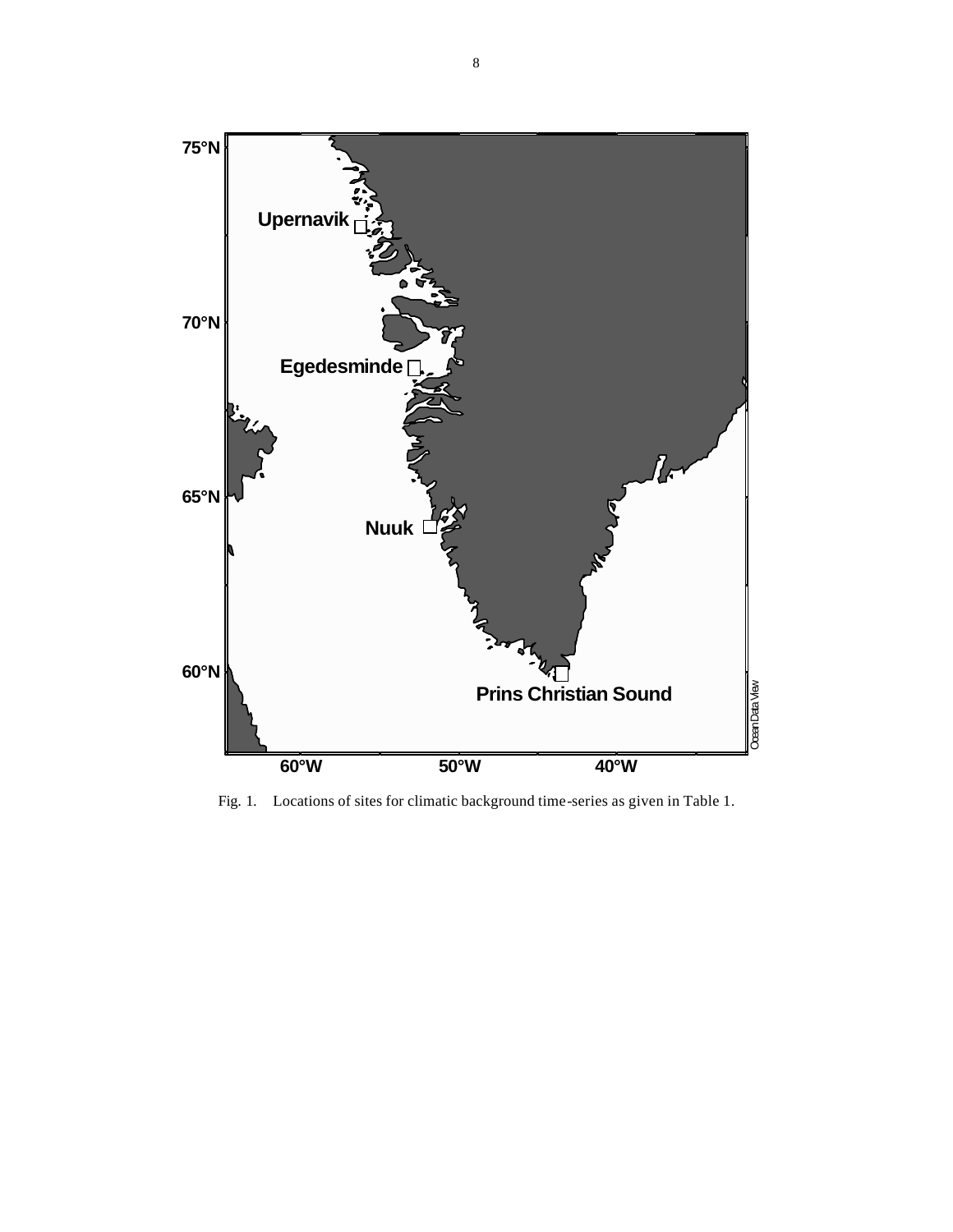

Fig. 2. Mean annual air temperature anomaly [K] Egedesminde (ref. to climatic mean as given in Table 1); **bold:** 1991-2000.



Fig. 3. Seasonal decadal air temperature sums [K] Egedesminde (last year of decade shown: e.g. 2000 denotes 1991-2000) DJF=December, January, February; MAM=March, April, May; JJA=June, July, August; SON=September, October, November.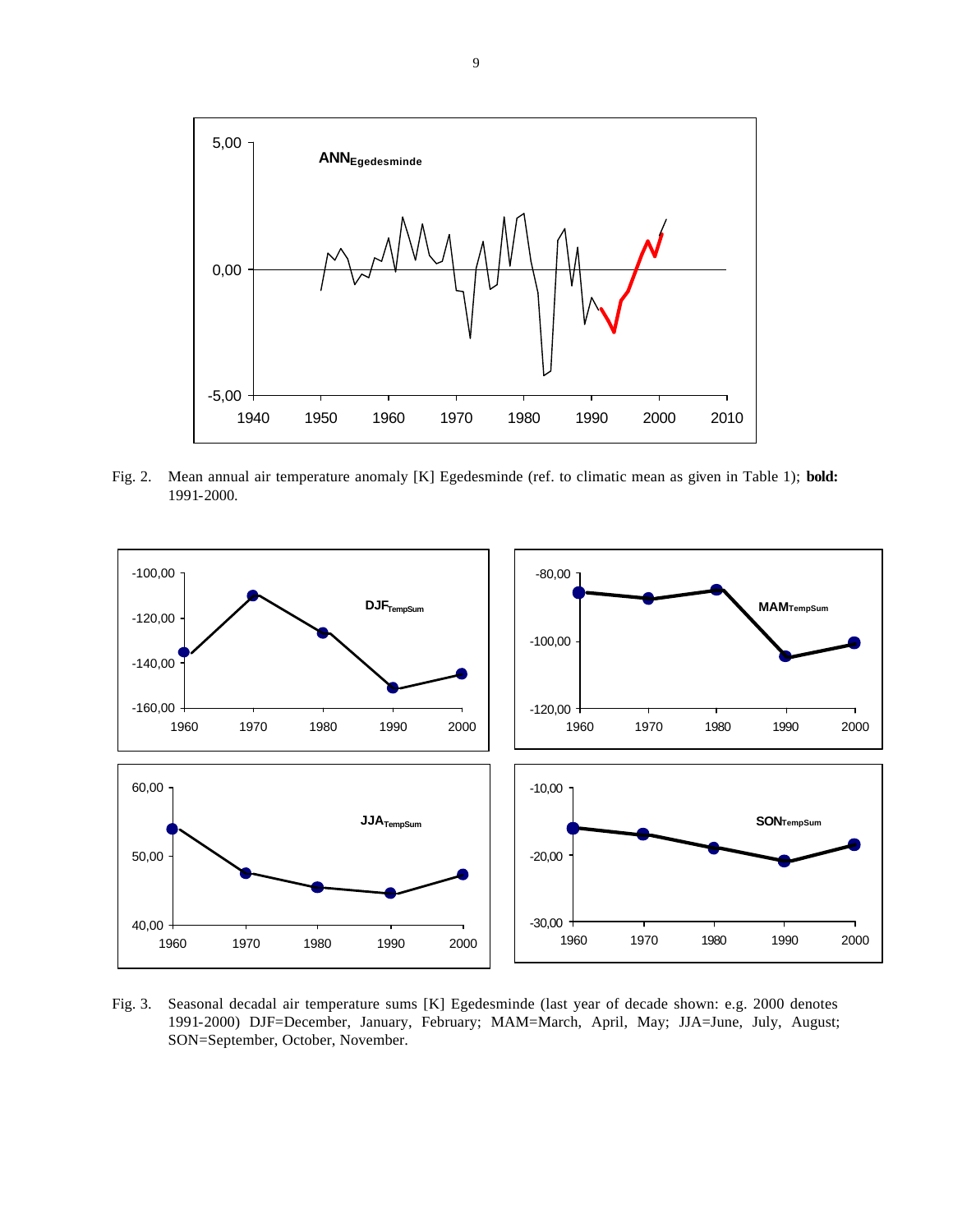

Fig. 4. Mean annual air temperature anomaly [K] Nuuk (ref. to climatic mean as given in Table 1); **bold:** 1991- 2000.



Fig. 5. Seasonal decadal air temperature sums [K] Nuuk (last year of decade shown: e.g. 2000 denotes 1991-2000) DJF=December, January, February; MAM=March, April, May; JJA=June, July, August; SON=September, October, November.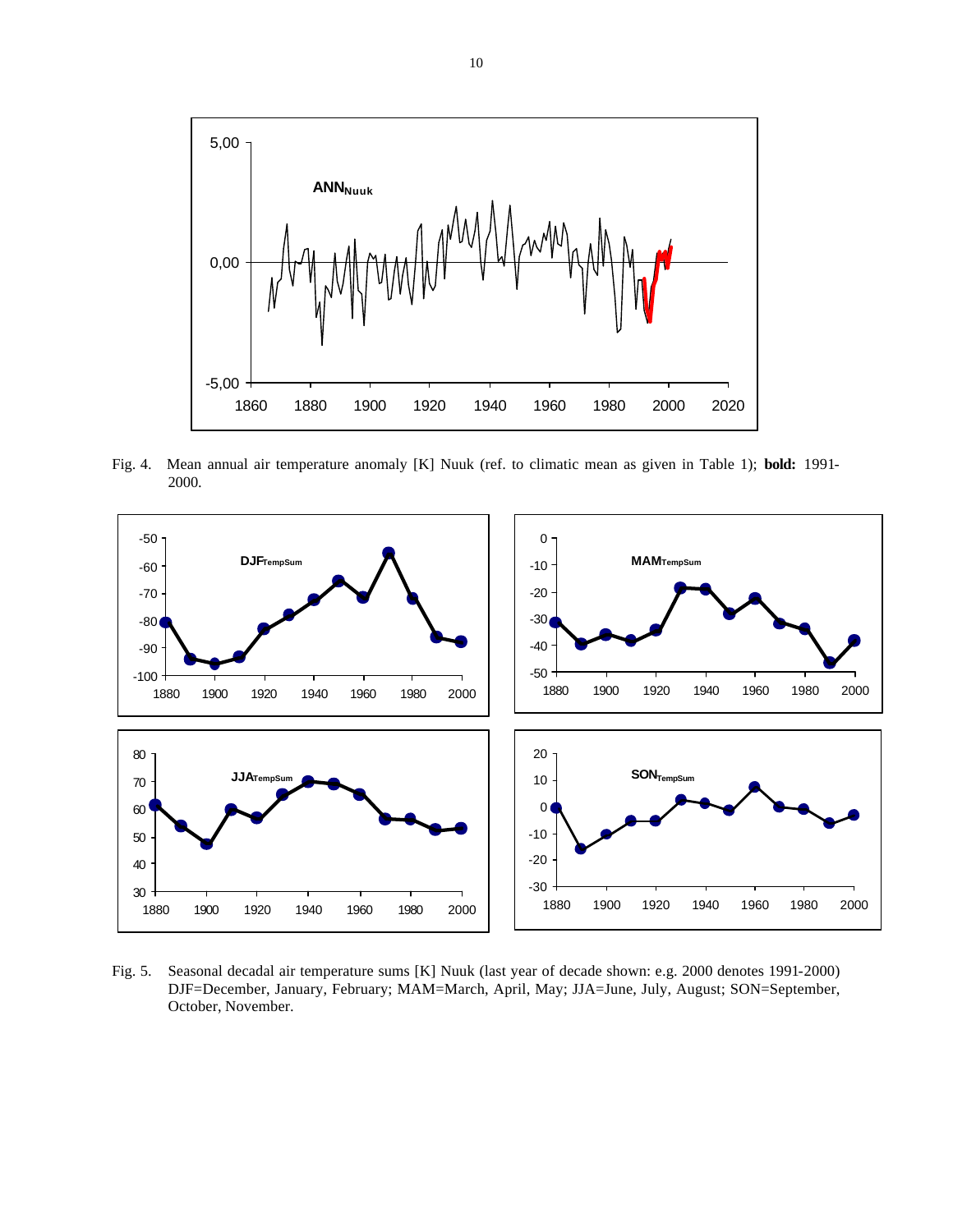

Fig. 6. Mean annual air temperature anomaly [K] Prins Christian Sound (ref. to climatic mean as given in Table 1); **bold:** 1991-2000.



Fig. 7. Seasonal decadal air temperature sums [K] Prins Christian Sound (last year of decade shown: e.g. 2000 denotes 1991-2000); DJF=December, January, February; MAM=March, April, May; JJA=June, July, August; SON=September, October, November.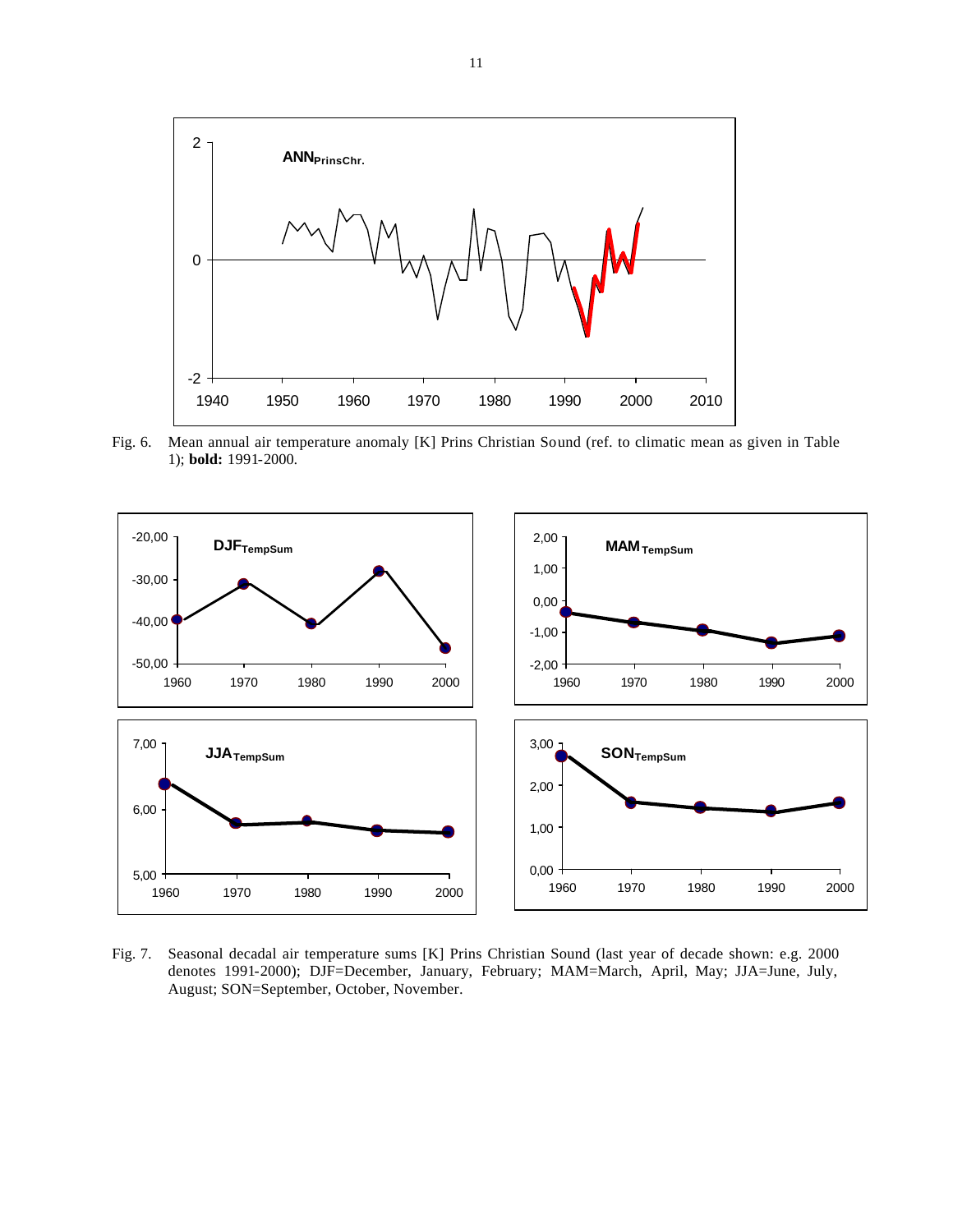

Fig. 8. Winter decadal air temperature sums [K]: (a) Upernavik, (b) Egedesminde, (c) Nuuk, (d) Prins Christian Sound (last year of decade shown: e.g. 2000 denotes 1991-2000); dots and lines: December, January, February; open rectangles: January, February, March.



Fig. 9. Sea-ice cover of the  $1x1°$  box Upernavik 72N-73N, 56W-57W: 0 = no ice; 1 = full ice cover. Insert map in Fig. 11 and 12 shows the location of the box.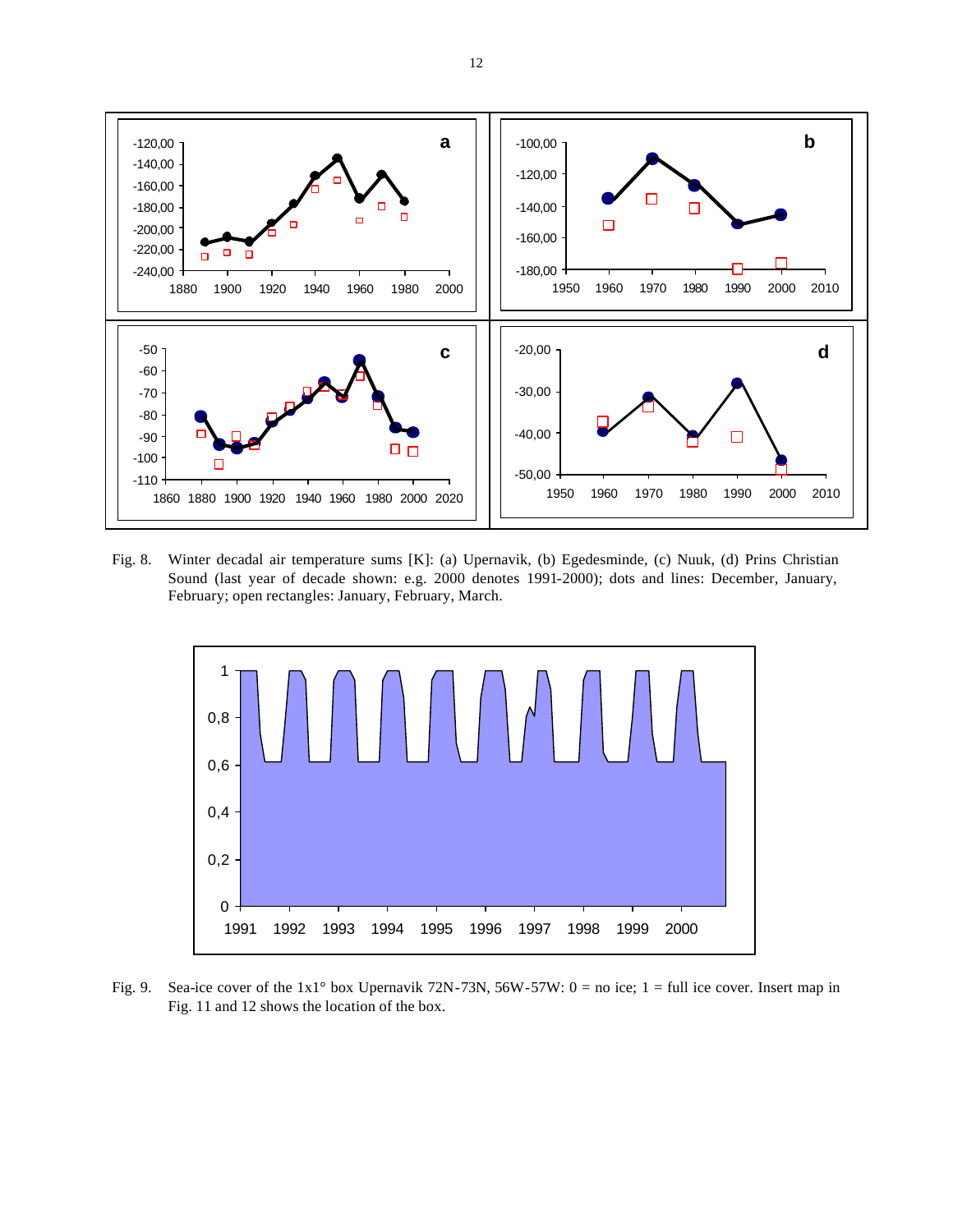

Fig. 10. Sea-ice cover of the  $1x1°$  box Egedesminde 68N-69N, 53W-54W: 0 = no ice; 1 = full ice cover. Insert map in Fig. 11 and 12 shows the location of the box.



Fig. 11. Sea-ice cover of the  $1x1°$  box Nuuk 63.5N-64.5N, 52W-53W: 0 = no ice; 1 = full ice cover. Insert map shows the location of the box.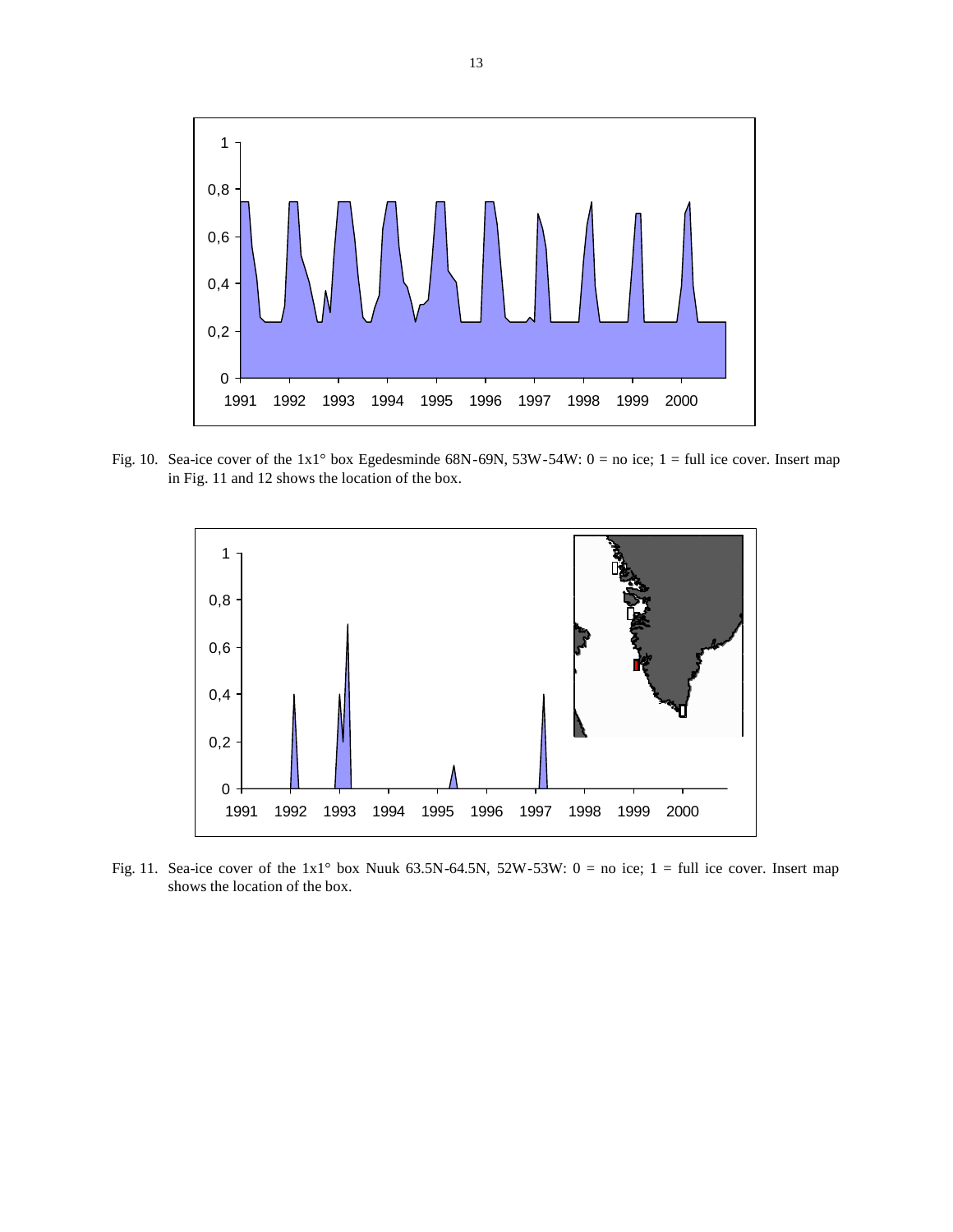

Fig. 12. Sea-ice cover of the  $1x1°$  box Prins Christian Sound 59.5N-60.5N, 43W-44W: 0 = no ice; 1 = full ice cover. Insert map shows the location of the box.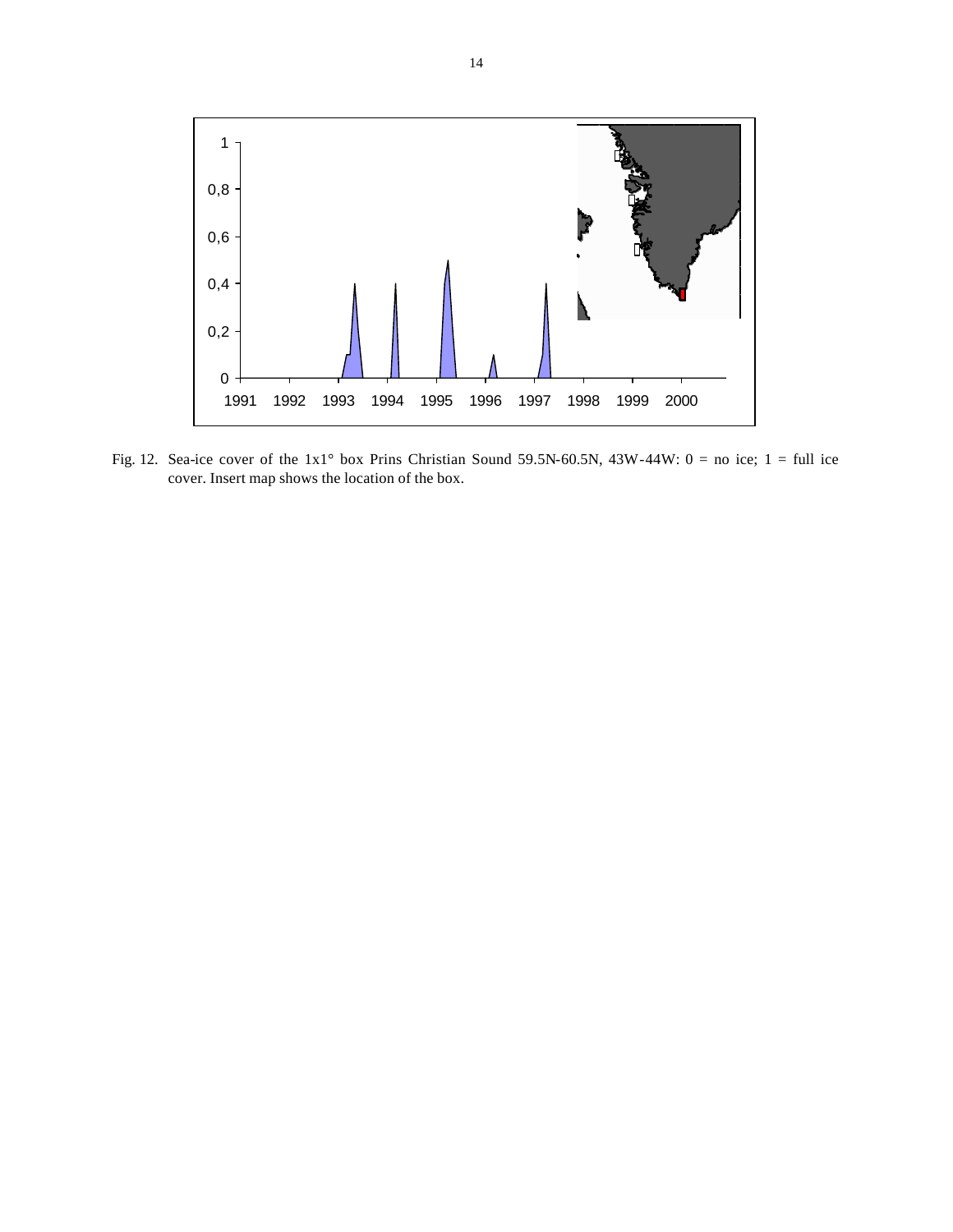

Fig. 13. Sea-Surface Temperature Anomalies during August 1991-1996.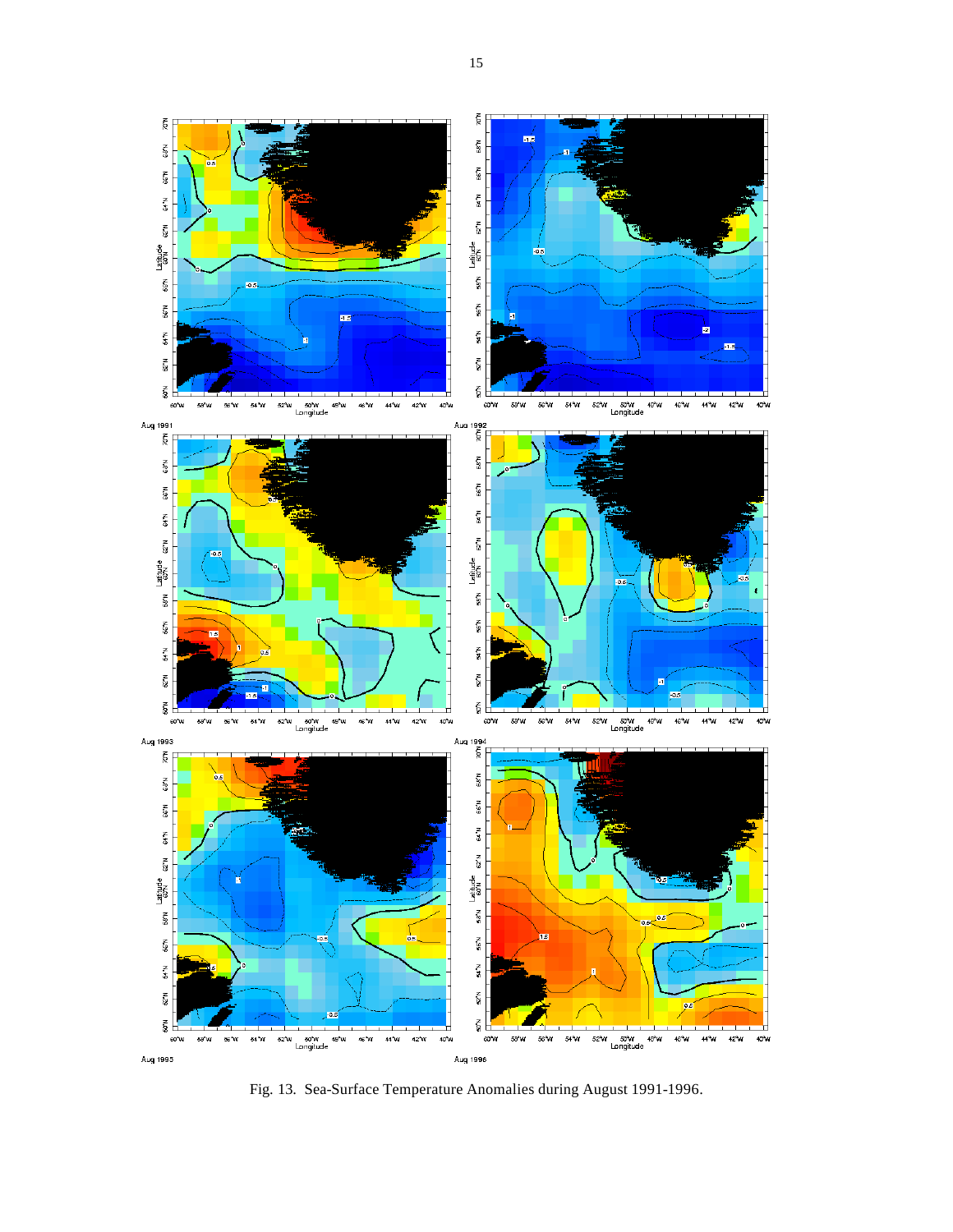

Fig. 14. Sea-Surface Temperature Anomalies during August 1997-2000.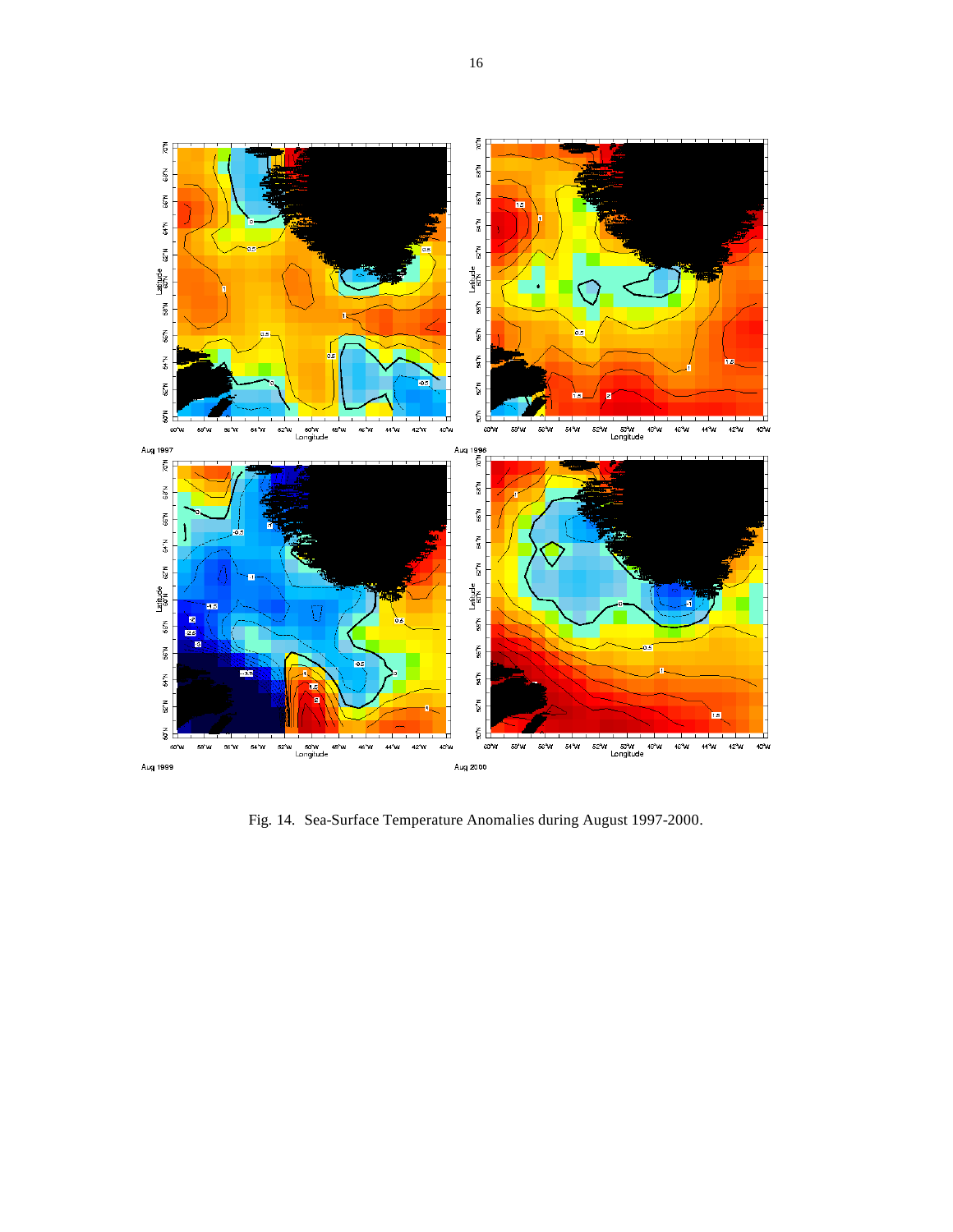

Fig. 15. Fyllas Bank Station 4 temperature anomaly autumn, 0-50 m, 0-200 m and 200-300 m; **bold:** 1991-2000.



Fig. 16. Fyllas Bank Station 4 salinity anomaly autumn, 0-50 m, 0-200 m and 200-300 m; **bold:** 1991-2000.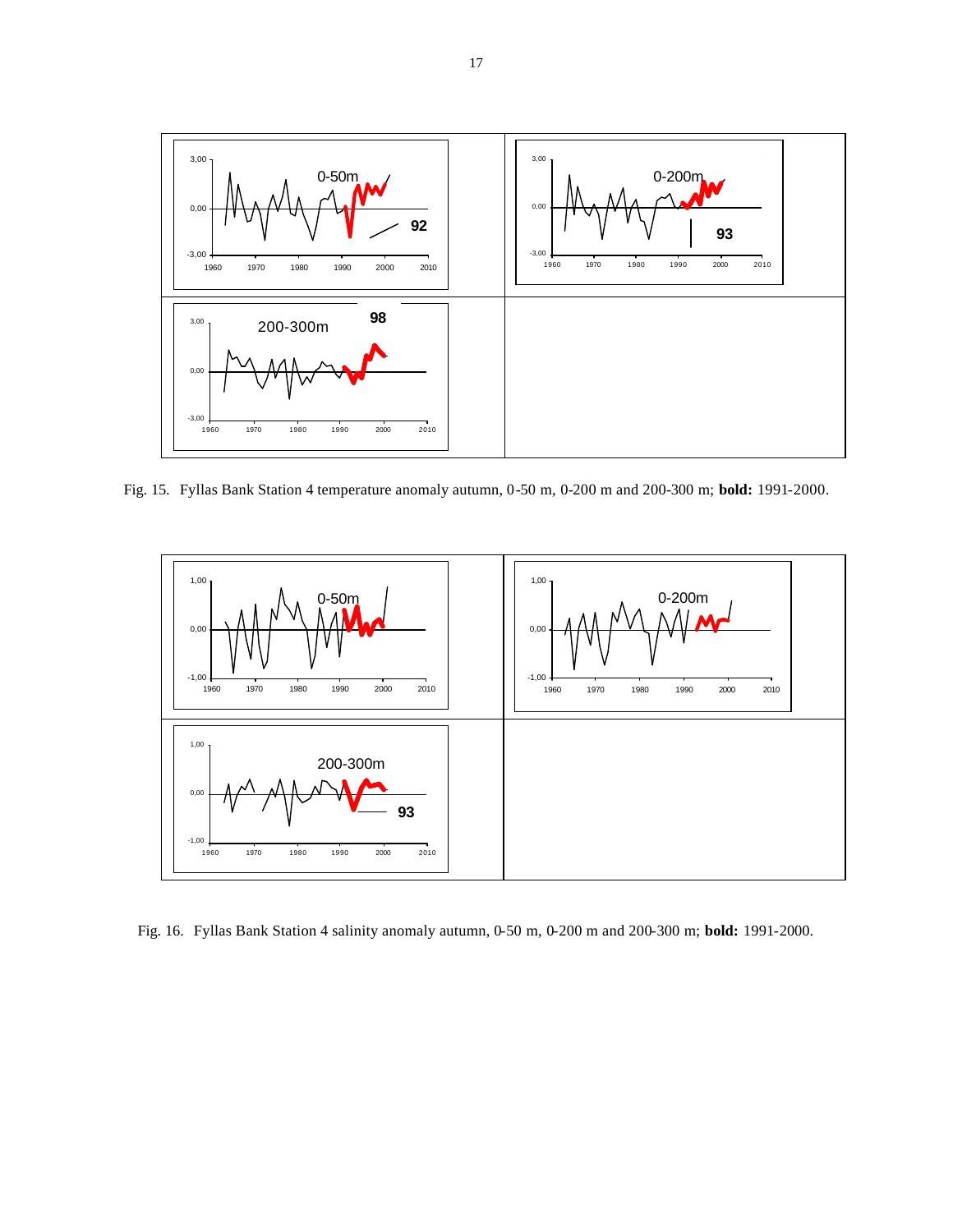

Fig. 17. Presence of Irminger Water mass along West Greenland shelf and slope region during 1991-2000.